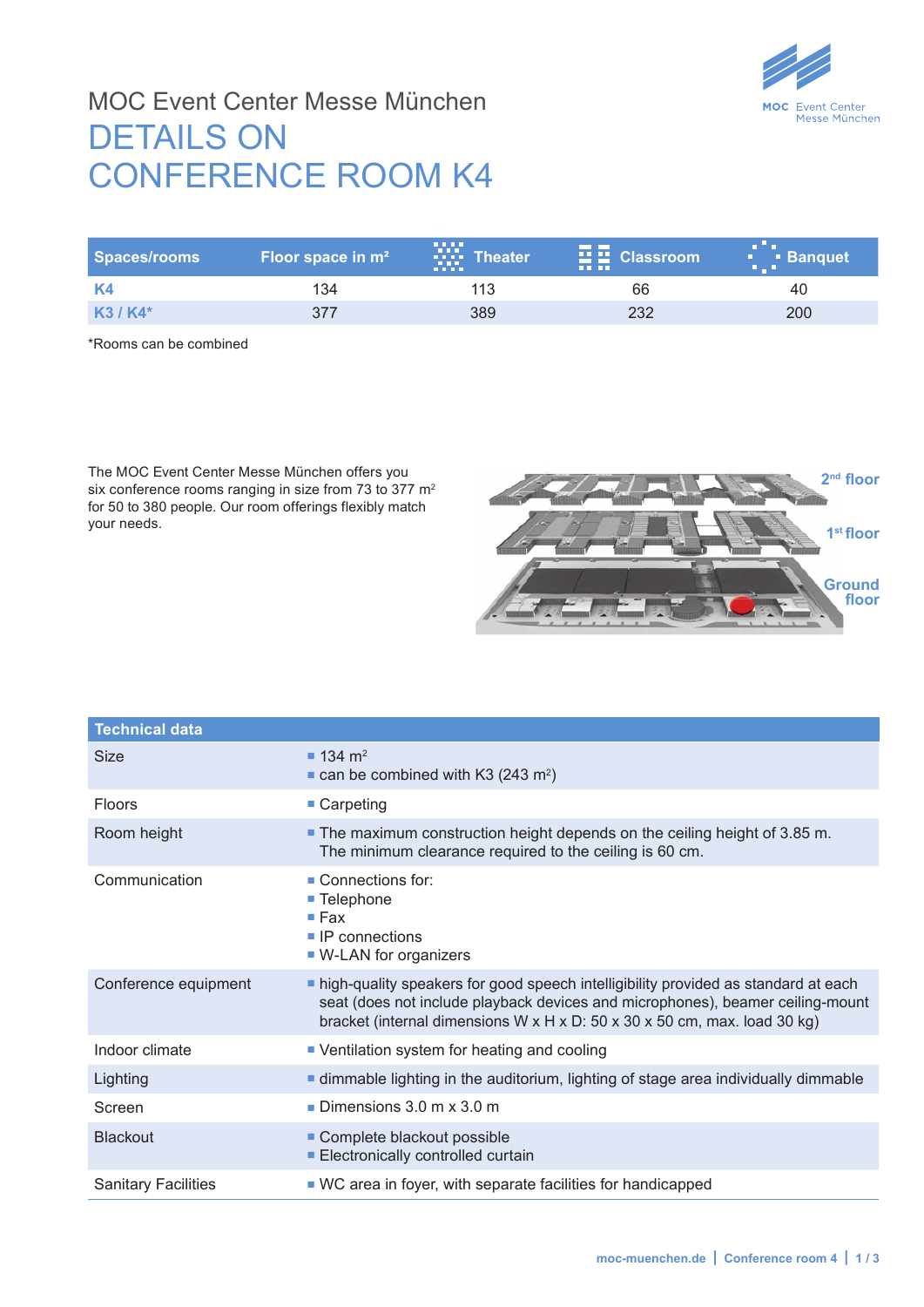

## MOC Event Center Messe München CONFERENCE ROOM K4: THEATER SEATING

| <b>Spaces/rooms</b> | Floor space in m <sup>2</sup>                                                                                                                                  | $\sum_{i=1}^{n}$ Theater                                                                                                                                                                                                                           | 贎<br><b>Classroom</b>                                                                            | a Pa<br><b>Banquet</b><br>$\bigoplus$ |
|---------------------|----------------------------------------------------------------------------------------------------------------------------------------------------------------|----------------------------------------------------------------------------------------------------------------------------------------------------------------------------------------------------------------------------------------------------|--------------------------------------------------------------------------------------------------|---------------------------------------|
| K4                  | 134                                                                                                                                                            | 113                                                                                                                                                                                                                                                | 66                                                                                               | 40                                    |
|                     |                                                                                                                                                                |                                                                                                                                                                                                                                                    |                                                                                                  |                                       |
| 1.27<br>9.90        | Lobby<br>$2.40\,$<br>L<br>Г<br>I<br>ı<br>ı<br>ı<br>L<br>ı<br>ı<br>I<br>Γ<br>П<br>Γ<br>$\overline{\phantom{0}}$<br>$\bullet$<br>$\overline{5}$<br>$\infty$<br>. | 9.38<br>$\vert \frac{4}{\vert}$<br>$\overline{13}$<br>$\overline{12}$<br>$=$<br>$\overline{10}$<br>$\sim$<br>$\infty$<br>I<br>۰,<br>5<br>4<br>3<br>2<br>$\overline{\phantom{0}}$<br>S<br>$\sim$<br>$\overline{\phantom{a}}$<br>mmm<br><b>THEFT</b> | $+1.10 -$<br>E<br><b>HELEL</b><br>7.70<br>Ë<br>$-1.10 +$<br>$\qquad \qquad \circ$<br>mum<br>mm   |                                       |
|                     |                                                                                                                                                                |                                                                                                                                                                                                                                                    |                                                                                                  |                                       |
|                     |                                                                                                                                                                |                                                                                                                                                                                                                                                    |                                                                                                  |                                       |
|                     | 2 <sup>nd</sup> floor<br>1 <sup>st</sup> floor<br>Ground<br>floor                                                                                              |                                                                                                                                                                                                                                                    | <b>THE Radiator   - Fartition wall</b><br>---- Blackout   <del>---</del> Glasswork   ---- Screen |                                       |